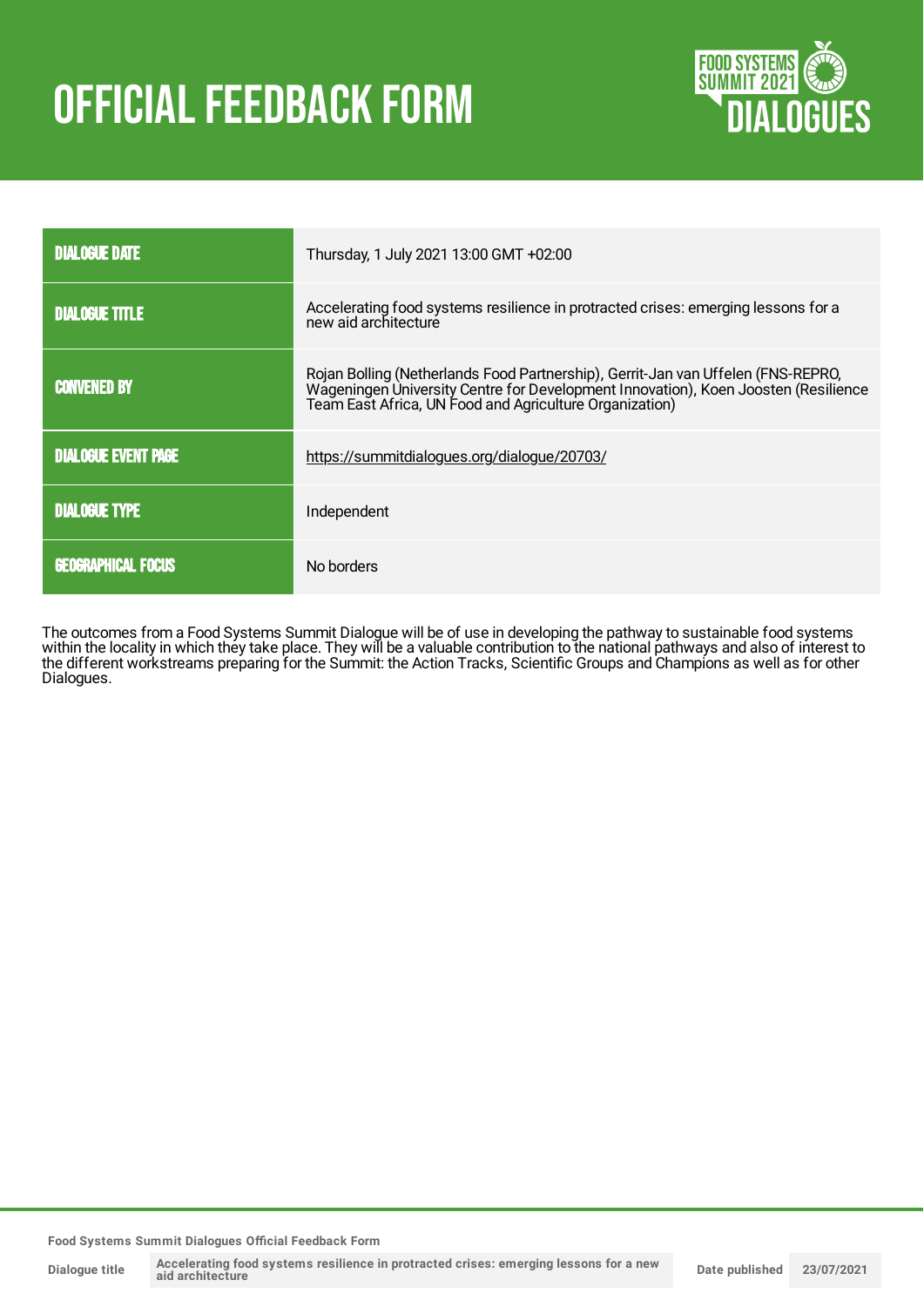## 1.PARTICIPATION



#### NUMBER OF PARTICIPANTS FROM EACH STAKEHOLDER GROUP

|    | Small/medium enterprise/artisan             |   | Workers and trade union                     |
|----|---------------------------------------------|---|---------------------------------------------|
|    | Large national business                     |   | <b>Member of Parliament</b>                 |
|    | Multi-national corporation                  |   | Local authority                             |
|    | Small-scale farmer                          | 5 | Government and national institution         |
|    | Medium-scale farmer                         |   | Regional economic community                 |
|    | Large-scale farmer                          | 8 | <b>United Nations</b>                       |
| 14 | Local Non-Governmental Organization         |   | International financial institution         |
| 37 | International Non-Governmental Organization | 4 | Private Foundation / Partnership / Alliance |
|    | Indigenous People                           |   | Consumer group                              |
| 16 | Science and academia                        | 3 | Other                                       |
|    |                                             |   |                                             |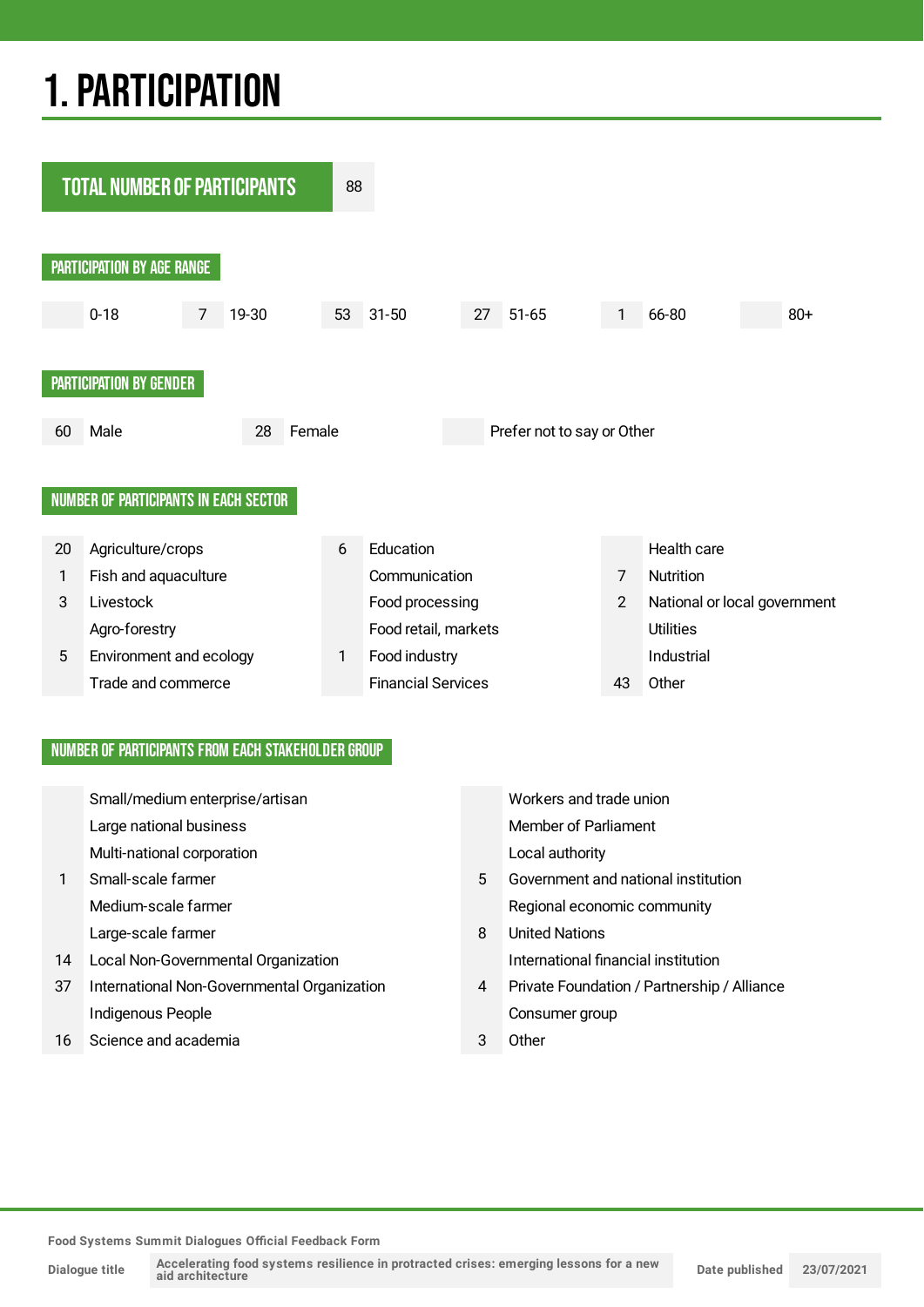## 2. PRINCIPLES OF ENGAGEMENT

#### HOW DID YOU ORGANIZE THE DIALOGUE SO THAT THE PRINCIPLES WERE INCORPORATED, REINFORCED AND ENHANCED?

As knowledge brokering initiative these principles have always been foundational to the work that has been done with this group around food insecurity in crisis areas. There has been a long-term investment in building trust, including the right stakeholders, linking up to the right national and international fora to make knowledge work for international development. Being respectful and building trust to create a community that shares a similar goal, creating more alignment, coordination and understanding has been key to that. This meeting has been one further step in that process, which continues beyond the summit process.

#### HOW DID YOUR DIALOGUE REFLECT SPECIFIC ASPECTS OF THE PRINCIPLES?

Act with urgency: The dialogue built on an earlier exchange from November 2020 with many of the same participants who are already committed to implementing food systems resilience interventions. Commit to the summit: This dialogue already engaged one of the Summit proto-coalitions, whose leads took part Be respectful: Good facilitation and working with online sticky notes ensured that all could be heard Recognize complexity: The meeting was dedicated to operationalizing food systems resilience as an approach, building on lessons from practice Embrace multi-stakeholder inclusivity: This dialogue invited stakeholders from all aspects of the aid architecture and aid chain in protracted crises from international to local level practitioners, policymakers and experts as it discussed adapting aid architecture. Complement the work of others: The work of this group has been ongoing outside of the summit, linking up to for instance the Global Network Against Food Crises, inviting Food Security and Livelihood Clusters in concerned countries as well. Build trust: This was not just a meeting but a community that has been working together in a fluid form, moreover, the Chatham House Rule ensured people felt free to speak their mind

#### DO YOU HAVE ADVICE FOR OTHER DIALOGUE CONVENORS ABOUT APPRECIATINGTHE PRINCIPLES OF ENGAGEMENT?

Not at this time.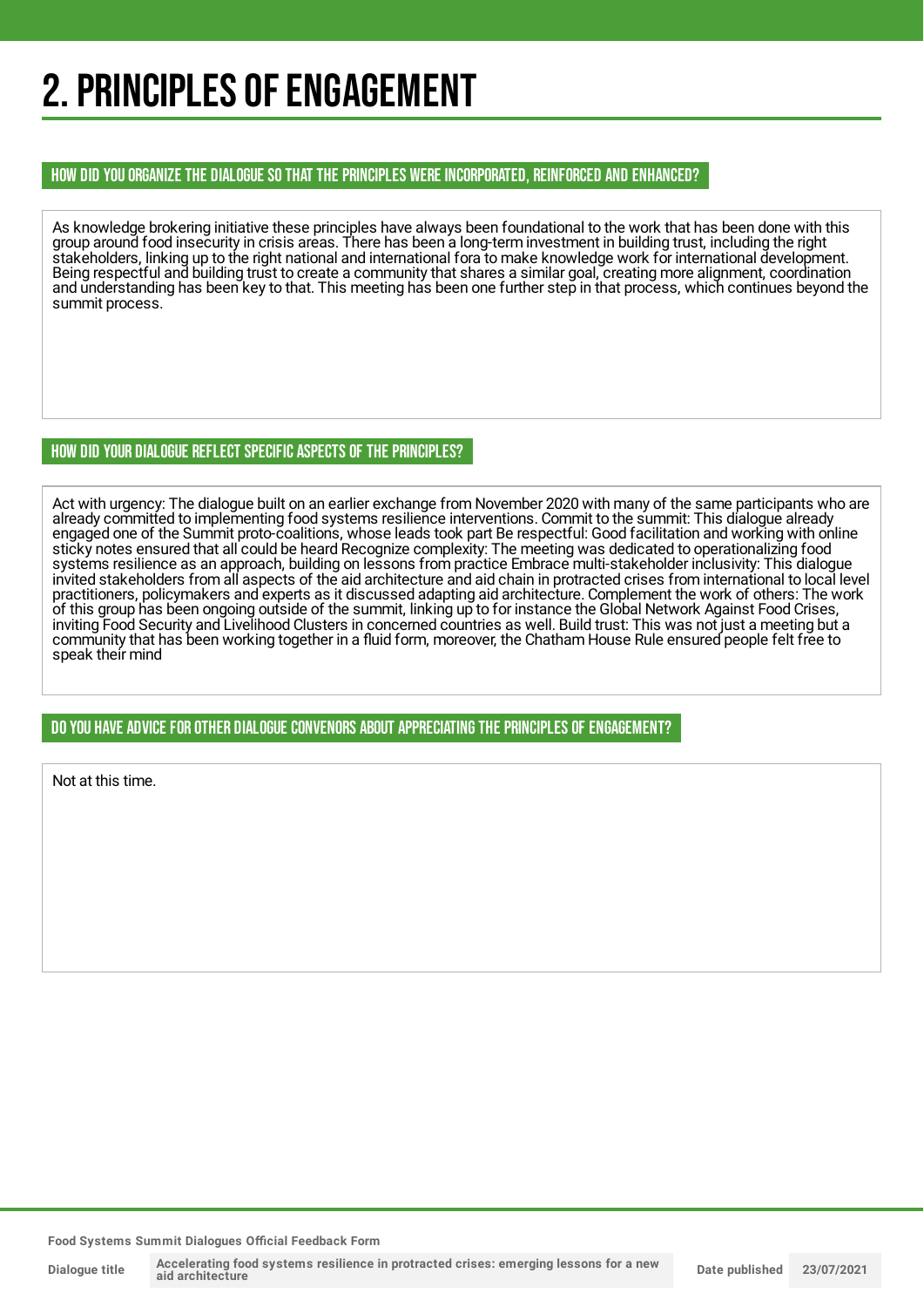## 3. METHOD

The outcomes of a Dialogue are influenced by the method that is used.

DID YOU USE THE SAME METHOD AS RECOMMENDED BY THE CONVENORS REFERENCE MANUAL?

✓ **Yes No**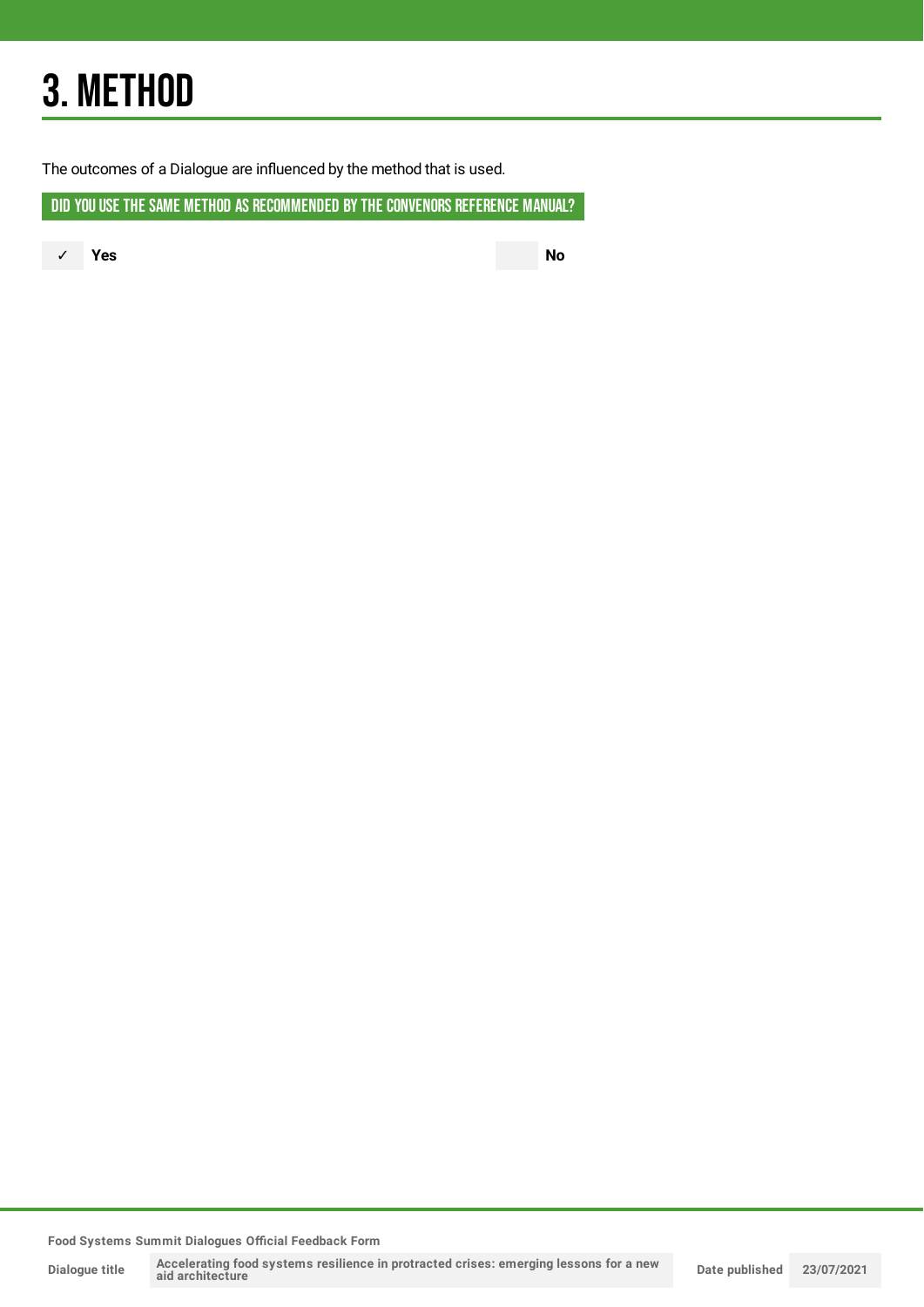## 4. DIALOGUE FOCUS & OUTCOMES

### MAJOR FOCUS

On 1 July NFP, FAO, and WUR-CDI organized an Independent Dialogue for the Food Systems Summit. The Dialogue brought together a community of practice from the FAO and WCDI-led FNS REPRO programme in the Horn of Africa and a community of practice facilitated by NFP, to exchange on and engage with the emerging Coalition on Conflict & Hunger of the Food Systems Summit.

Based on a learning trajectory, paper and game-changing solution the meeting examined if and how the aid architecture needs to change to address hunger in protracted crises, to identify concrete actions to come to more aligned and localized Humanitarian-Development-Peace nexus interventions through a common understanding of food systems in protracted crises, and take more evidence-based, adaptive approaches.

The dialogue had three objectives:

1. Contribute to the Food Systems Summit process

2. Recommend key actions for the emerging Action Track 5 (proto-)coalition on Conflict & Hunger to take up

3. Finalize the draft paper on food systems resilience based on meeting inputs

The Dialogue built on previous actions of the group to understand the added value of Food Systems Resilience and operationalize it

FAO, WUR-CDI and NFP submitted a Game Changing Solution (GCS) to Food Systems Summit Action Track 5 (FSS AT5), which was accepted and now part of the Conflict & Hunger/HDP nexus working group solution cluster. The GCS is called 'FNS-REPRO - Building Food System Resilience in Protracted Crisis/Fragile Settings' and argues that a food systems resilience approach should be operationalized specifically for protracted crises. This call to operationalize food systems resilience stems from a regional learning exchange organized by FNS-REPRO and NFP in November 2020 (read the detailed meeting report here). At the exchange practitioners, researchers, policymakers discussed what the added value of a food systems resilience approach could be to challenges in local resilience programming by looking at the REPRO case, and cases of CARE, Cordaid and ZOA in the REPRO focus countries (Somalia, South Sudan, Sudan).

At the November 2020 exchange, the objectives of the FSS AT5 were validated. Participants however found that the added value of food systems resilience as a concept and approach is not clear when examined from a local programming perspective. Participants found that much of current resilience programming in protracted crises could be seen as working towards elements of food systems resilience. The meeting concluded that for the concept of food systems resilience to add value in local contexts it should address the practical challenges currently faced by resilience programming in protracted crises. On the one hand this means that a food systems resilience approach still needs to be further operationalized, and in doing so can build on good practices from current resilience programming. On the other hand this means that it is precisely on these remaining challenges where the concept and approach of food systems resilience proves its added value.

Building on those conclusions a (draft) paper was produced, which identifies three key aspects of food systems resilience as an approach:

● Firstly, by bridging the timeline cycle of relief, recovery, resilience and development. Addressing the awareness that humanitarian assistance is not a solution to ending food crises.

● Secondly, by taking a food systems perspective – based on an understanding that issues cannot be dealt with in isolation and solutions for programming lie in cross-cutting humanitarian-development-peace (HDP) approaches that respond to dynamics of food system behaviour.

● Thirdly, by building on the increasing centrality of perceptions and existing resilience capacities of local communities and actors. Analyzing a food system and its resilience capacities together with local communities tends to break through aid siloes based on predefined policy objectives. While local actors are best placed to understand the interaction between emerging food systems dynamics and resilience capacities.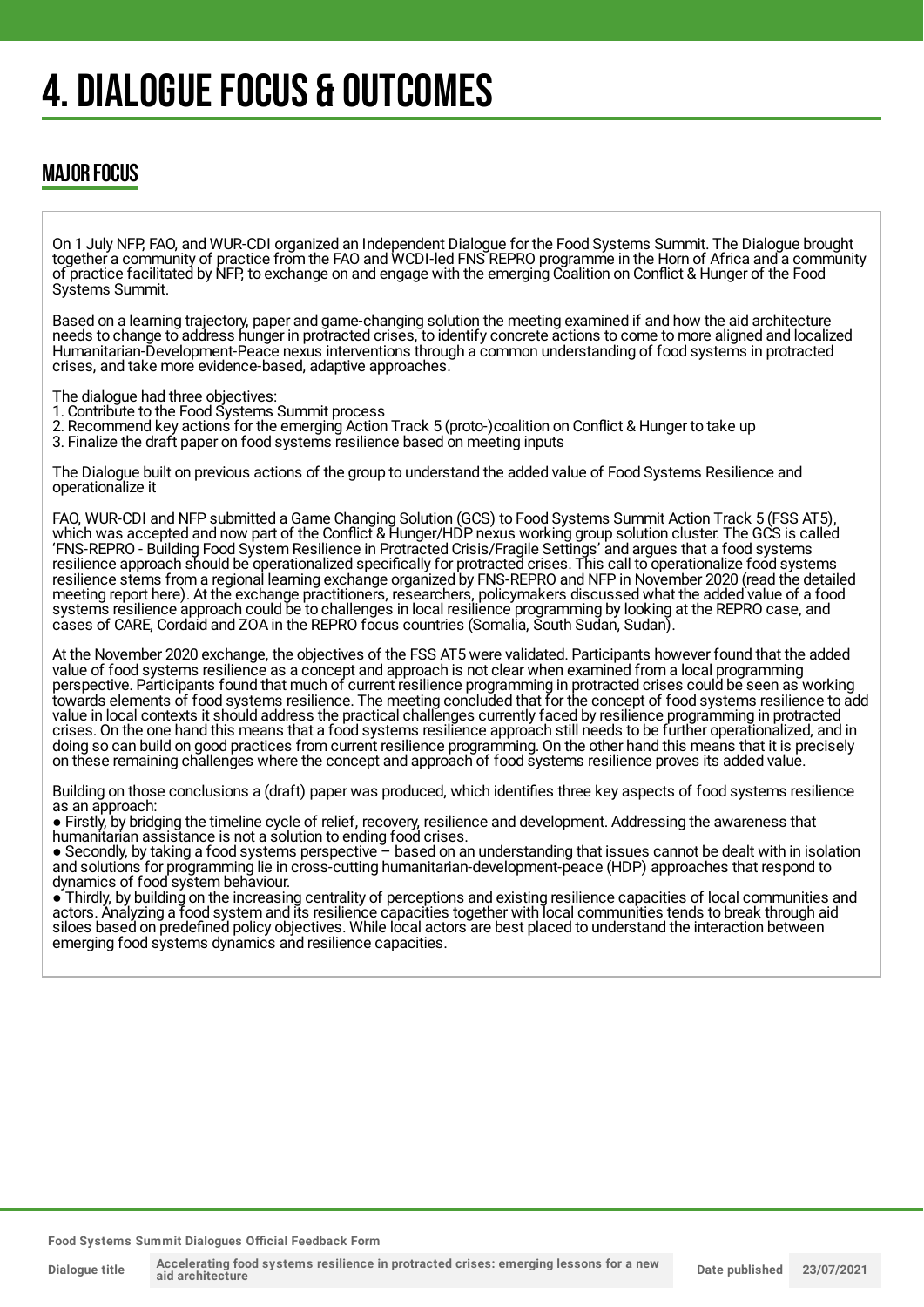#### ACTION TRACKS

Action Track 1: Ensure access to safe and nutritious food for all

Action Track 2: Shift to sustainable consumption patterns

Action Track 3: Boost nature-positive production

Action Track 4: Advance equitable livelihoods

✓ Action Track 5: Build resilience to vulnerabilities, shocks and stress

#### **KEYWORDS**

|  | Finance                             | ✓ | Policy                     |
|--|-------------------------------------|---|----------------------------|
|  | Innovation                          |   | Data & Evidence            |
|  | Human rights                        |   | Governance                 |
|  | Women & Youth<br><b>Empowerment</b> |   | Trade-offs                 |
|  |                                     |   | Environment<br>and Climate |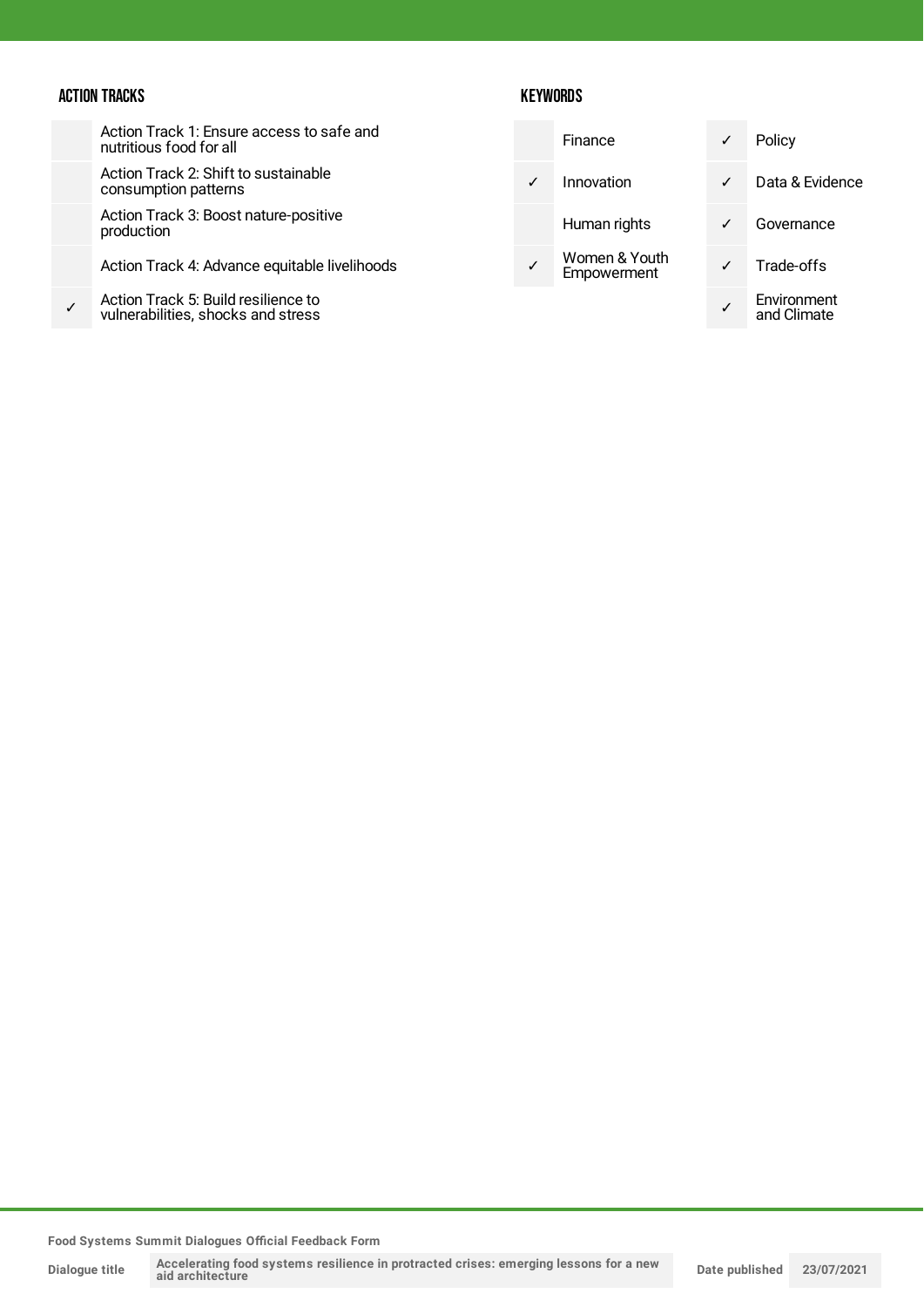### MAIN FINDINGS

As one participant remarked, the theory and insight on food systems resilience for protracted crises is all there, the challenge now lies in making it work – making it operational. Insofar as the aid architecture can be adapted to better facilitate external support for building resilient food systems the meeting had a rich harvest of concrete suggestions for the Coalition on Conflict & Hunger to take up. On the basis of these, engagement with the emerging Coalition can continue during and after the Food Systems Summit process. Moreover, many actions have been defined that organizations can take up outside of this coalition.

Based on the different paper recommendations, the group split up into five discussion groups. Each group started with a statement for a vision of 2030, to discuss and propose actions to reach this goal. Groups discussed their agreement with the statements, expected challenges, what they and others could do to move towards this goal – ultimately working towards an action agenda for the Conflict & Hunger coalition.

From the the group discussions three broad themes emerged for the Coalition on Conflict & Hunger to take up.

Firstly, the coalition should work to bring actors together in the HDP nexus and support dialogue between different types of actors (e.g. donors, practitioners, local actors) around important topics for coordination. These include more long term and flexible funding, pooled funding and transparency around what different organizations are planning so that coordination can take place. A bottom-up approach should be taken in this, linking to the next point.

As, secondly, the coalition should make sure it connects to local actors, mechanisms and structures. It should involve national governments, commit to developing national/regional capacity in the long term so that local stakeholders capacities are built to actively contribute to analysis and building of food systems resilience.

Thirdly, the coalition should help equip practitioners with the information and data that they need. For instance by unlocking the power of data science, and further developing research methods to analyse food systems resilience.

For more detailed outcomes please see the descriptions of the group discussions.

#### ACTION TRACKS

#### **KEYWORDS**

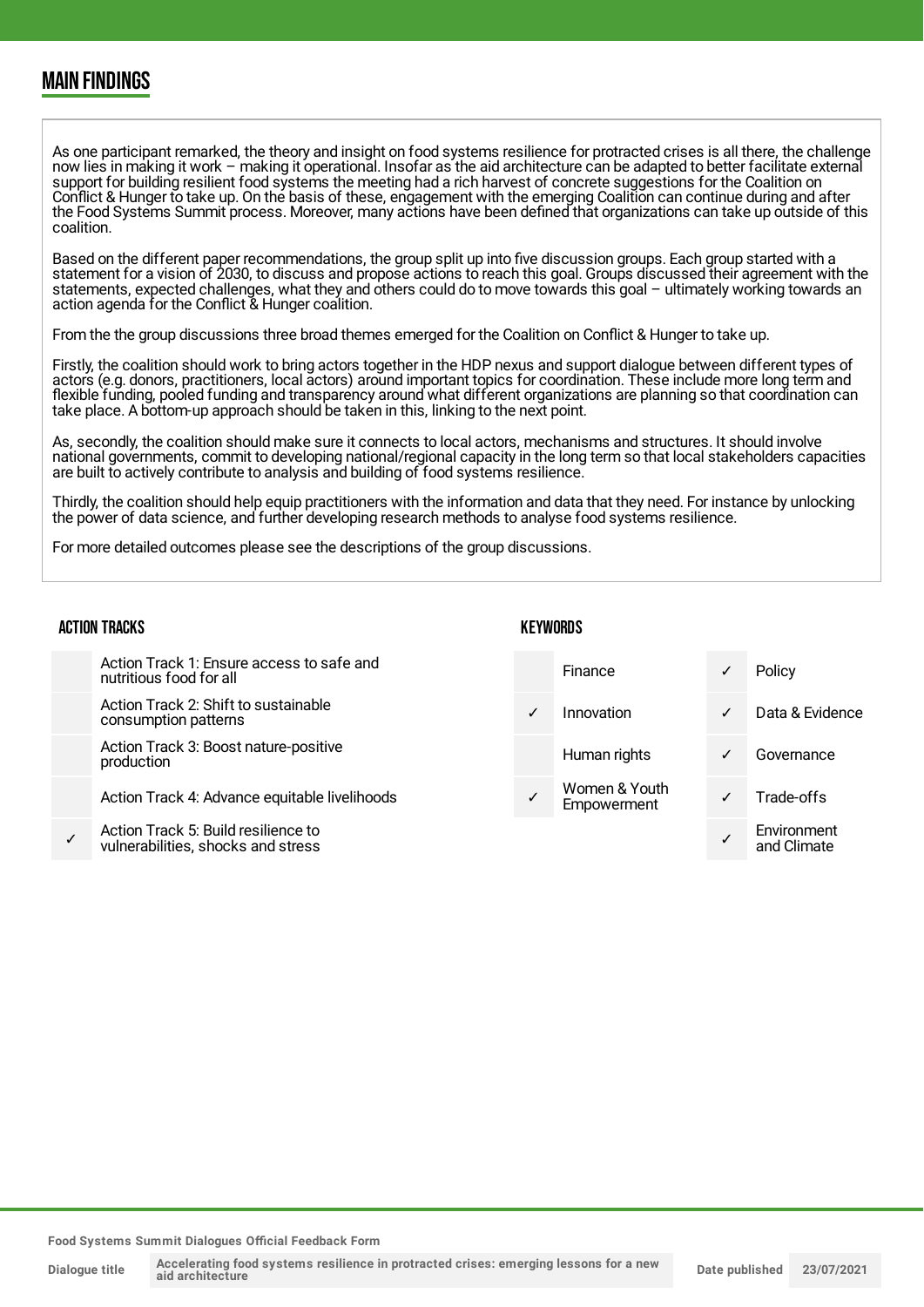Panellists reflected on key challenges in the current aid architecture for the implementation of this agenda, and key elements for this group and the emerging coalition on Conflict & Hunger to bring it forward.

Improving the aid architecture for protracted crises:

● Due to the different rationales and reasons for humanitarian and development aid it is still very hard to make the two meet. One opportunity to bridge the two lies in better prediction of where and when crises will hit. If that understanding goes together with insight into food systems dynamics, for instance where food comes from and where it will need to come from in the future, longer term planning and more systemic approaches may be possible. However, mobilizing support for such anticipatory action is still more difficult than mobilizing it when a crisis has already hit.

● Understanding that the aid architecture for protracted crises would need to improve for humanitarian and development efforts to align has been there for a long time. In that time there has already been change in this direction. Currently there is agreement among some like-minded donors that a much better coordinated approach is necessary. The Food Systems Summit and the concept of food systems is an opportunity to achieve this.

● Policymakers and practitioners can work together better to both have the overview of how a system works and what is needed, and connect that to an understanding of how food systems work from the perspective of local people. The current aid architecture is not yet conducive to understanding the performance of food systems from a local level, and identifying where resilience of systems needs to be built from there.

#### Ways forward for data- and evidence-based working:

● Data aspect of AT5 Conflict & Hunger proto-coalition is appealing to donors. Yet donors also need data presented in a more neutral way than is currently the case, so that they can really rely on the data. Methodical approach is sometimes too thin to support claims made. The coalition and the Platforms it proposes can be places where that can be worked out: what data is necessary for donors and aid organizations to act early?

● When talking about independent analysis, better data that is more grounded and rapidly delivered. The investment in this compared to the actual costs of humanitarian assistance is minimal. The Food Security and Nutrition Analysis Unit in Somalia for instance costs 3-4 million per year, but informs 1 billion of aid per year. If better analysis can increase efficiency of this aid only by 10% the investment will be more than worth it.

● Currently much analysis focuses on what is the current situation, what are current needs, how many people do we talk about and what does that mean for food provisioning. Understanding of how food systems have changed and how this resulted in food insecurity is limited. Differences between resilience in regions could be taken better into account, as well as cross-border aspects of food systems – for people living in these areas they are one and the same system. Some accountability in the aid system should shift from addressing needs, towards addressing resilience of food systems (indirectly addressing needs and preventing them from arising).

Key actions for the Conflict & Hunger Coalition:

● AT5 Conflict & Hunger coalition should link up better to what is already going on in countries in terms of planning. If the data and analytical centres are there, make sure that people at local level are aware of how to get the data and can act on it. Link these activities up to ongoing country level planning.

● A key challenge today is not just to do better external intervention, but more so to move some of the aid infrastructure to national public investment. The main aspect of this is to make sure that such national investment is shaped in a way that it addresses fragility. For this a strategic alliance between key donors, analysts and different actors working in humanitarian, development, and peace fields is needed to deliver concerted support to governments. The Global Network Against Food Crises is trying to achieve this.

#### ACTION TRACKS Action Track 1: Ensure access to safe and nutritious food for all Action Track 2: Shift to sustainable consumption patterns Action Track 3: Boost nature-positive production Action Track 4: Advance equitable livelihoods ✓ Action Track 5: Build resilience to vulnerabilities, shocks and stress **KEYWORDS** Finance ✓ Policy ✓ Innovation ✓ Data & Evidence Human rights **V** Governance Women & Youth Women & Tourn<br>Empowerment V Trade-offs **Environment** and Climate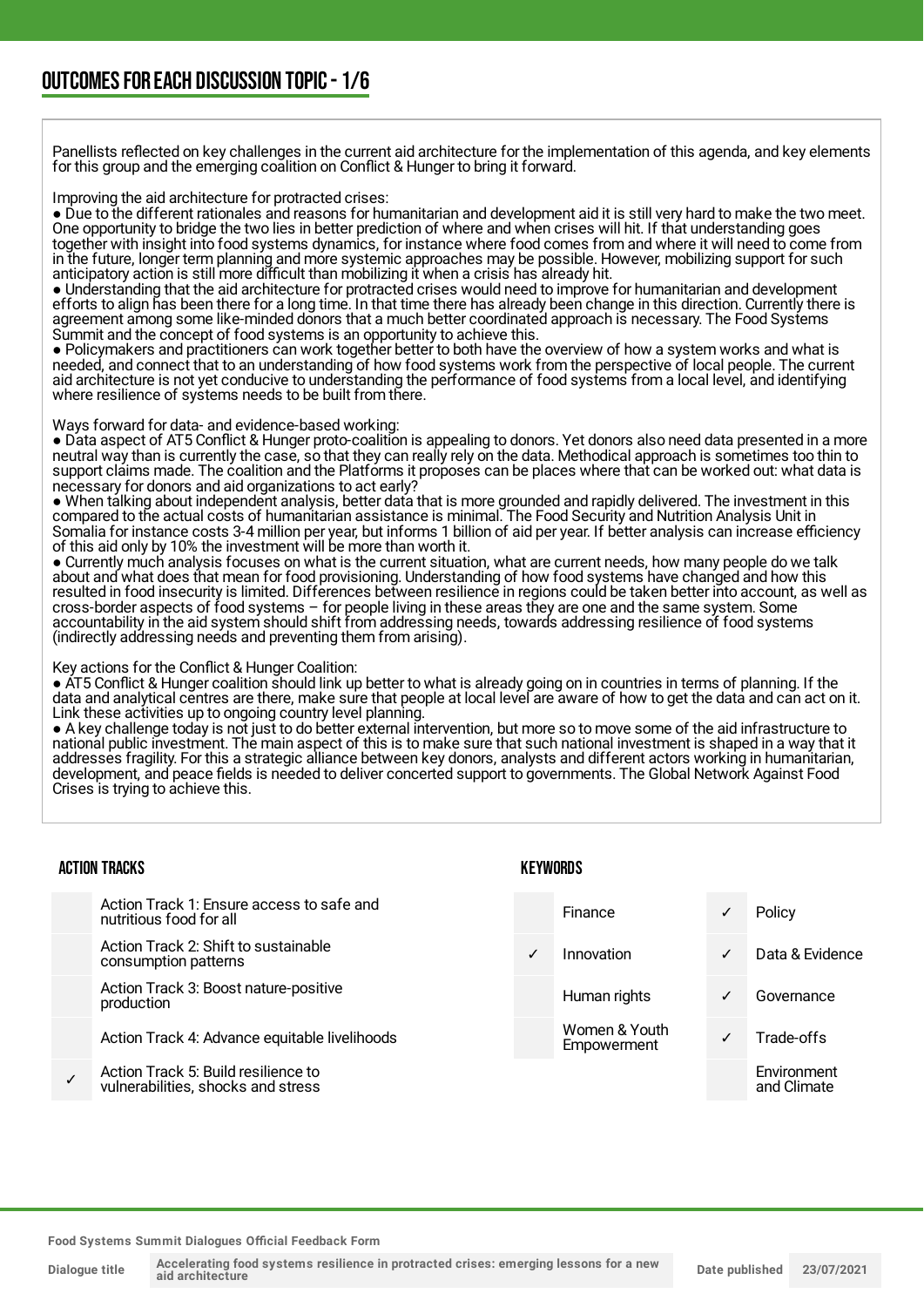Group 1. Evidence-based, adaptive programming in the HDP nexus

"in 2030 all humanitarian-development-peace nexus programming for protracted crises takes an evidence-based, adaptive programming approach, as required in volatile and dynamic local contexts"

What actions in next 3 years will have greatest impact on the Discussion topic?

1. Long-term commitment to invest in a regions capacity to develop local ability to work with an evidence-based approach i.e., making the process sustainable.

2. Emphasis on linking peacekeeping, humanitarian, and development in food systems resilience programmes i.e., the nexus approach, especially linking peace actors at country level with the humanitarian and development work.

3. Unlocking the power of data science as an important tool: Integrating learning knowledge development by learning from mistakes and adapting interventions.

How will it be possible to tell if these actions are being successful?

● Long-term funding structures for food systems resilience developed and adapted to joint multi-year food systems interventions.

● Existence of country level platforms working in the HDP nexus approach: Creating/building on existing platforms for actors to come together, identify their principles of engagement, and discuss food systems resilience interventions and ways to scale up.

What are the divergences that are revealed and how to manage them?

● There is the challenge of making sure that all voices are represented in the face of power structures. This requires trustbuilding which often takes time, and such an issue can't necessarily be solved with money.

● Challenge of humanitarian excesses such as in Yemen where all countries moving out makes it difficult for humanitarian workers to work in these areas.

● Important to highlight the difference between co-creation and extensive learning. Co-creation happens when there are opportunities to do things as planned or differently while extensive learning is more that they are a part of setting the learning agenda, which is often already set by donors. Therefore, local partners should be given a chance to create or change the learning agenda.

• There is also a gap in the learning agenda across implementing partners.

● The 17 SDGs have given us a common language and a common goal which is important for setting the base for cocreation. Incubator spaces are therefore helpful, and they create innovation spaces which are helpful in reaching these common goals.

● We should also be aware of local power structures that stand in the way of co-creation and give a chance for an agenda set by locals, especially inclusion of women and youth.

● There is a challenge of inequalities regarding data access by local communities, which can be solved by empowering the local communities to use and generate data and evidence and interlink it with local knowledge and local knowledge systems. ● Where local data is not of the best quality, we can use reputable organizations to help. Also, by these communities generating more data, it keeps improving and being refined.

What contributions will our organisations make?

● Local training and capacity building for sustainable generation, use and application of the evidence for learning and informing programming.

● Making adaptive programming design part of programme theory of change i.e., part of the initial programme design ● To influence the knowledge of local actors to combine evidence with local knowledge to inform sustainable pathways for

food systems resilience interventions, not only learning technical skills but also how to implement it well. ● Making sure the current engagement programme has data science implemented by having incubation spaces for innovation and co-creation which will take longer term commitments.

● Donors should take a longer-term perspective of funding and allow space for mistakes, which are also part of the learning process.

● Strategic actors should be involved in design, especially government actors.

**aid architecture**

**Dialogue title**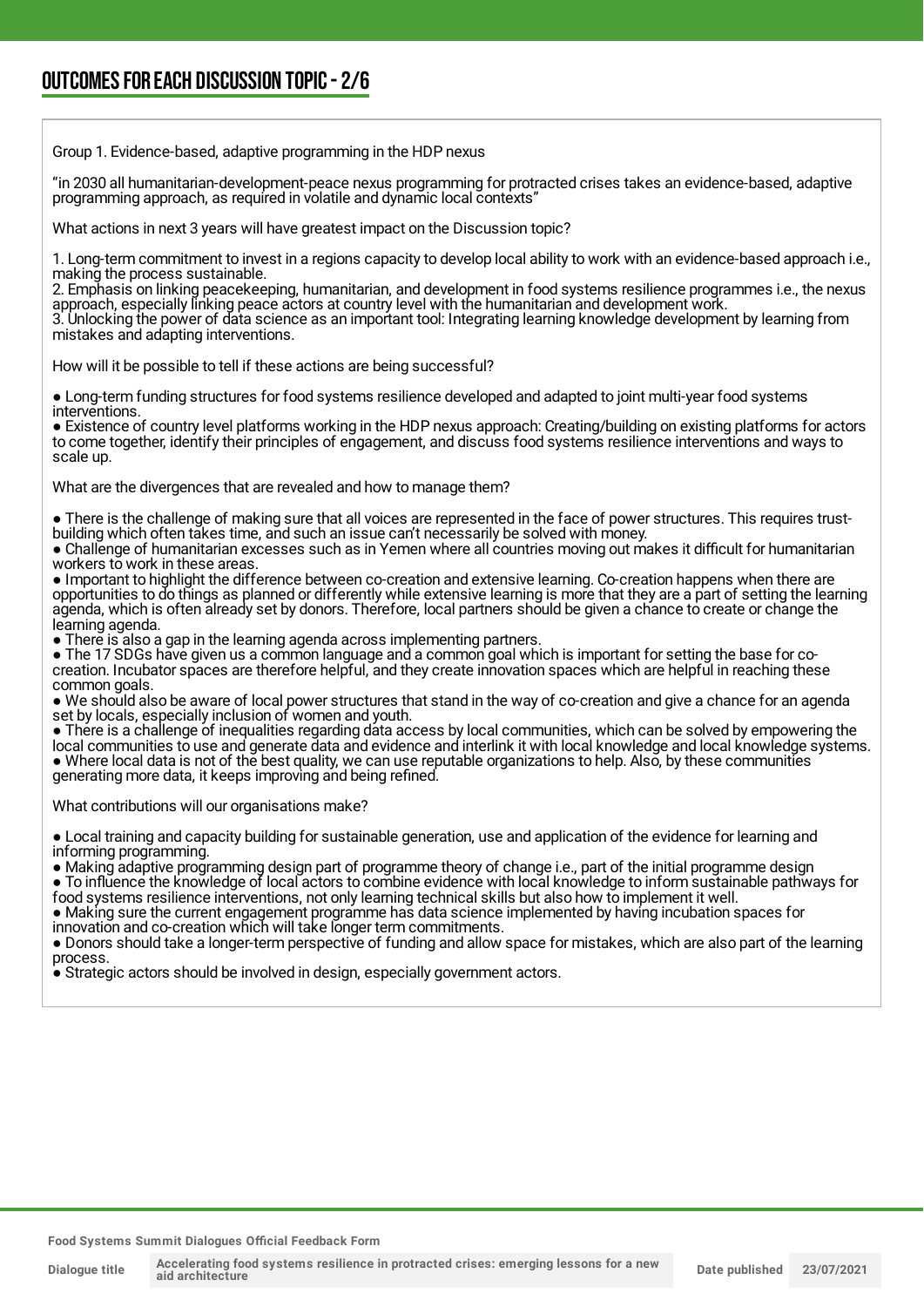#### ACTION TRACKS

Action Track 1: Ensure access to safe and nutritious food for all

Action Track 2: Shift to sustainable consumption patterns

Action Track 3: Boost nature-positive production

Action Track 4: Advance equitable livelihoods

✓ Action Track 5: Build resilience to vulnerabilities, shocks and stress

#### **KEYWORDS**

|   | Finance                      | ✓ | Policy                     |
|---|------------------------------|---|----------------------------|
| ✓ | Innovation                   | ✓ | Data & Evidence            |
|   | Human rights                 |   | Governance                 |
|   | Women & Youth<br>Empowerment |   | Trade-offs                 |
|   |                              |   | Environment<br>and Climate |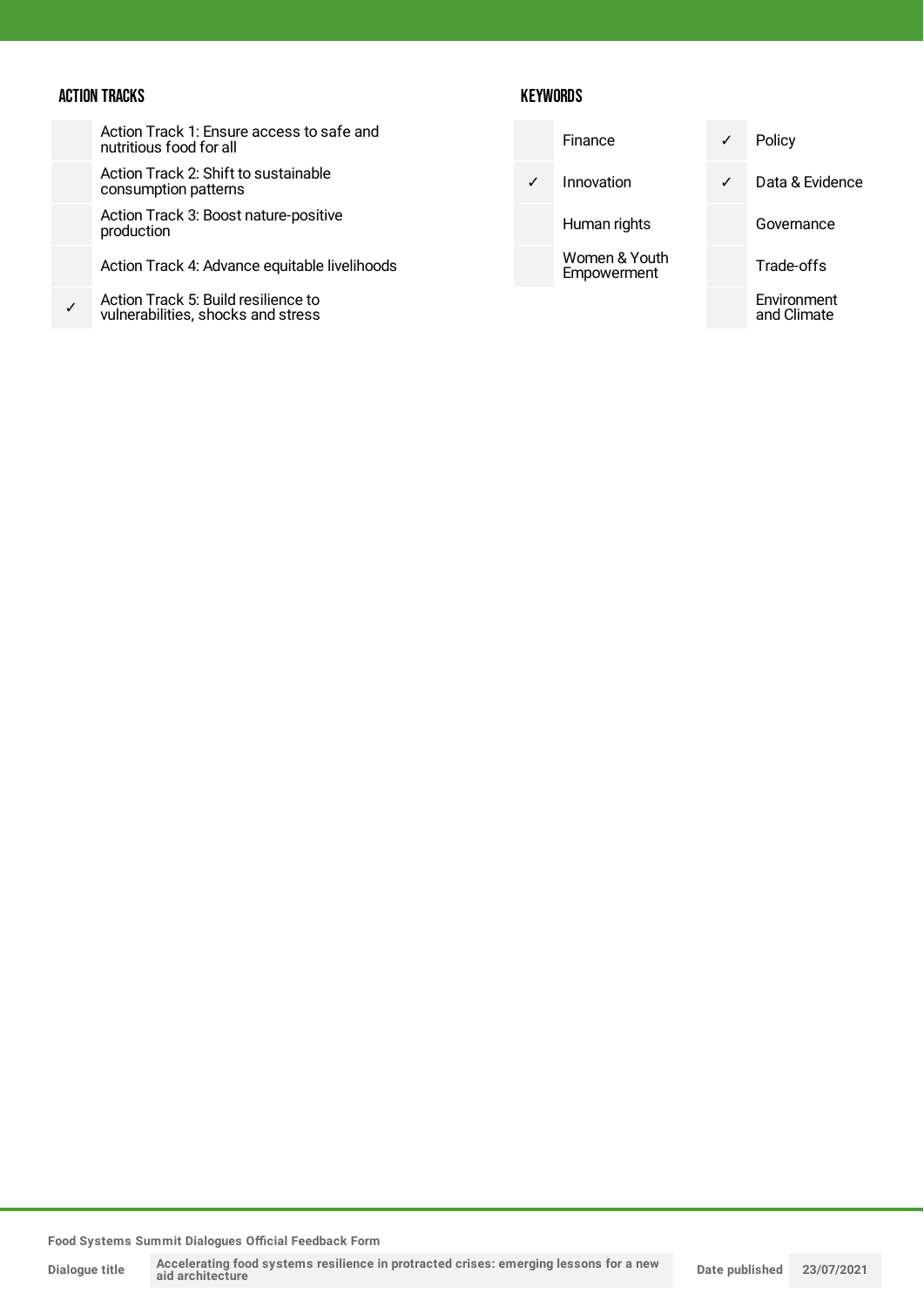Group 2. Food systems resilience analysis, co-created with local actors, guides funding

"in 2030 the majority of funding for protracted crises is guided by food systems resilience analysis, which is co-created with local stakeholders and actors'

What actions in next 3 years will have greatest impact on the Discussion topic?

1. Ensuring that all FSR work is done bottom up with local actors on board. This could be achieved, e.g. through making collaboration with local actors a requirement for receiving funds in the first place. Involving and creating buy-in from local governments

2. Advocate for flexible and long-term funding mechanisms based on evidence (adaptive programming). This needs to go hand in hand with mechanisms that enable evidence-based programming: Required is developing, testing, validating and improving mainstreamed Food System Resilience Assessment tools / frameworks

3. Bringing different actors together (private sector, NGOs, UN, governments, higher education and research (ideally in coordinated N-S-S partnerships). Building a platform of agencies that work on FSR. Mainstreaming approaches and sharing of best practices (preventing that the wheel is reinvented).

How will it be possible to tell if these actions are being successful?

Has not been extensively discussed in the group, only touched upon.

● But answers would tend towards: decision making closer to local context; seeing in long-term retrospective studies if / how interventions influenced outcomes; reduced need for international staff through better skilled locals to take over.

What are the divergences that are revealed and how to manage them?

● Lack of political will (Donors may themselves lack the flexibility to arrange funding on this basis since often the parliament has their own strict funding cycles that policy makers depend on. So indeed, political transformation is needed)

- Lack of skilled manpower
- Agencies competing over funds instead of collaborating

● A risk is to simplify complex reality and dynamics. Different shocks/stressors require targeted and specific interventions. This requires sounds understanding on shock/stressor occurrence / impacts to build resilience (resilience: of what, to what, for whom, through what?)

● Donors should require greater coordination between humanitarian and development actors; layer funding so that humanitarian and development funding intentionally overlaps (because contexts can change), and donors should plan further out for humanitarian funding (we know which shocks/stresses are likely in each country... so even if funding is limited to 12- 18 moths, we can make a 5yr plan)

What contributions will our organisations make?

● Educational institutes in the HoA are committed to contribute to creating skilled manpower to conduct assessments and coordinate effectively

- Being reflective professionals who are committed to continuously learn
- influence implementation of extension policies and strategies
- Maintaining a setting up additional N-S-S partnerships

● Setting minimum standards and the rules of the game for food system analysis .. and make sure this creates the foundation for developing food system resilience pathways (what interventions are needed - and who is best place to do that)?

#### ACTION TRACKS

| Action Track 1: Ensure access to safe and<br>nutritious food for all      | Finance                      |              | Policy                     |
|---------------------------------------------------------------------------|------------------------------|--------------|----------------------------|
| Action Track 2: Shift to sustainable<br>consumption patterns              | Innovation                   | ✓            | Data & Evidence            |
| Action Track 3: Boost nature-positive<br>production                       | Human rights                 | $\checkmark$ | Governance                 |
| Action Track 4: Advance equitable livelihoods                             | Women & Youth<br>Empowerment |              | Trade-offs                 |
| Action Track 5: Build resilience to<br>vulnerabilities, shocks and stress |                              |              | Environment<br>and Climate |
|                                                                           |                              |              |                            |

**KEYWORDS**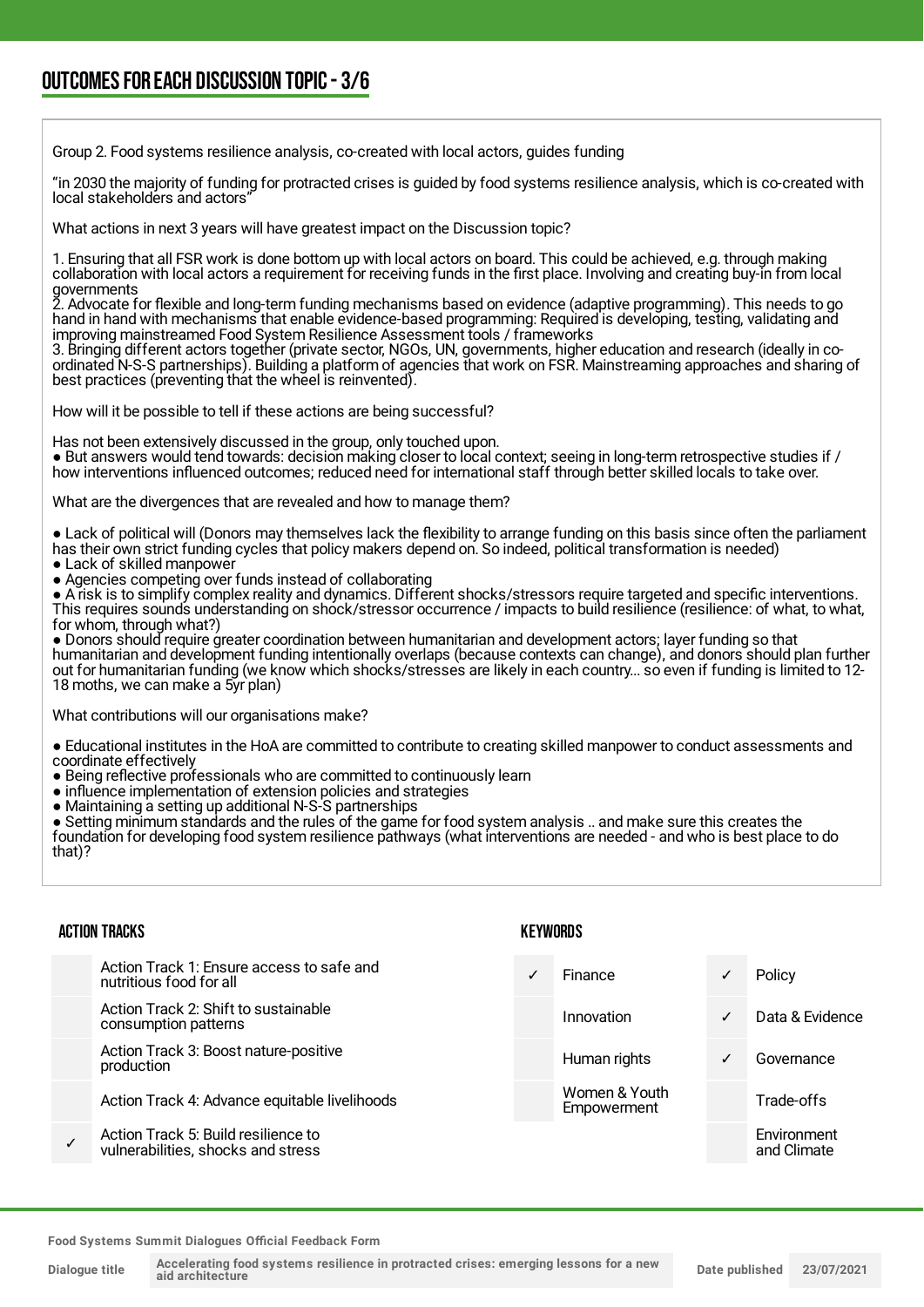## OUTCOMESFOR EACH DISCUSSION TOPIC- 4/6

Group 3. Funding and contracting frameworks in a food systems HDP nexus approach

"In 2030 80% of donor funding to protracted crises is pooled, and inter-donor HDP nexus strategies are founded on and guided by food systems resilience analysis."

What actions in next 3 years will have greatest impact on the Discussion topic?

1. High level commitment from member states to commit to pooling majority of funding in protracted crises

2. More developed methodologies and processes of scoping for food systems resilience research

3. More involvement and capacitation of local stakeholders from diverse backgrounds, sectors and expertise with experience and knowledge of specific contexts

How will it be possible to tell if these actions are being successful?

● Percentages of pooled funding in areas such as Horn of Africa, Middle East, and other fragile settings will have increased.

What are the divergences that are revealed and how to manage them?

● Participants questioned how realistic it really is to have donors commit their funding in a pooled fashion to such a level. It was done in Myanmar through the multi-donor LIFT Fund, which was set up during the previous military regime due countries willingness to engage in development without setting up diplomatic ties with Myanmars military. In other countries there are similar funds. However, there will may always be individual countries with own interests, relations and history that lead them to set up their own initiatives.

● To what extent does this approach lead to the setting up of new mechanisms/platforms. It is important to work with existing thematic mechanisms in-country such as UN Clusters – need to work with what is there not create new platforms from scratch

● How to define scope of food resilience analysis: how to balance level of detail needed at local level with larger national and international dynamics, and how to let local stakeholders actively play a role in this analysis and feel capacitated to contribute

● To have this analysis will be one thing, how to ensure the analysis is also shared and utilized by different stakeholders at different levels. Complexity of data collection and possibility of too abstract findings may be a trade-off to participation, even though we need all different stakeholders to contribute and act based on information/data collected.

What contributions will our organisations make?

● Involve women, youth in food system related programming

- Raise our voices for further localisation and embedding
- Endeavor to work with various stakeholders including private sector
- Commit to finding local ownership of creative solutions

| <b>ACTION TRACKS</b> |  |
|----------------------|--|
|----------------------|--|

Action Track 1: Ensure access to safe and nutritious food for all

Action Track 2: Shift to sustainable consumption patterns

Action Track 3: Boost nature-positive production

Action Track 4: Advance equitable livelihoods

✓ Action Track 5: Build resilience to vulnerabilities, shocks and stress **KEYWORDS** 

Finance **v** Policy Innovation ✓ Data & Evidence Human rights **v** Governance Women & Youth Women & Tourn<br>Empowerment V Trade-offs **Environment** and Climate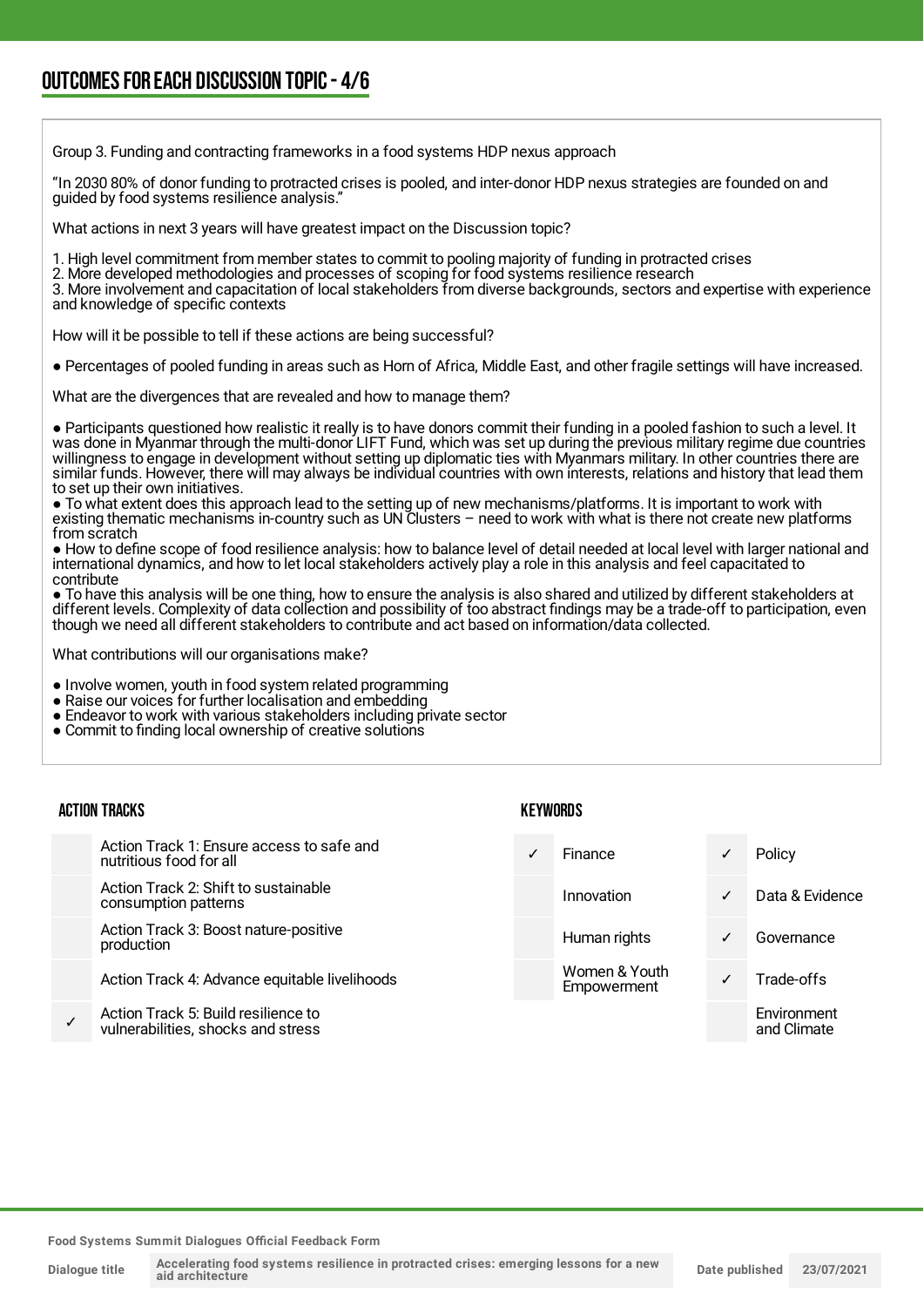## OUTCOMESFOR EACH DISCUSSION TOPIC- 5/6

Group 4. Flexibility in programming allows for integrated HDP nexus response

"in 2030 all funding to interventions in protracted crises allows flexibility, to allow for and facilitate integrated humanitariandevelopment-peace intervention"

What actions in next 3 years will have greatest impact on the Discussion topic?

1. Information and data – equipping practitioners to monitor situations as they conduct their activities, and investing in gathering accurate real-time data to inform flexible planning and programming. For example, who are the target groups, how are their needs changing, when is the critical moment to switch approach and which approach is most appropriate? 2. Dialogue – more exchanges are needed between different types of donor, practitioner and local actors, to help operationalize flexibility, facilitate 'handovers' / smooth transitions between phases or activities, and understand the needs, constraints and responsibilities of different stakeholders.

3. Leadership – an entity to provide the bigger picture / longer-term view, integrate the different aspects of flexible programming and put them all firmly on the agenda (including the aspect of environment and natural resources in both humanitarian and development work).

How will it be possible to tell if these actions are being successful?

● First, we must operationalise flexibility / food system resilience in order to be able to recognise it within programme proposals, organisation and activities. This includes having indicators for the full response cycle (anticipation, prevention, early action, response and recovery). Thereafter, measuring flexibility within a project/programme would entail examining how they score in line with these different elements.

● It could also involve looking at to what extent budgets are made flexible (e.g. the portion set aside for flexibility and shifting activities) and how often flexibility is explicitly mentioned within proposals and ToRs.

• The number of dialogues held on this issue.

What are the divergences that are revealed and how to manage them?

● Whether emergencies should be left as emergencies. Not to lose the meaning of an emergency by mixing it in with broader development schemes.

● The trade-off between giving space to adapt projects in a way which maximises outcomes and fits current local context, and losing accountability due to shifting targets or losing site of the goal (distraction from the main objectives).

● Ideology versus reality. Coordination issues, side effects and insufficient information may make flexibility difficult in practice. Working in parallel and embedding M&E throughout the process rather than at the end could help with this. ● It is necessary to have clear pathways and plans in place for switching approaches in different scenarios, rather than just the flexibility to change however is felt at the time.

What contributions will our organisations make?

● The coalition is well placed to take up a leadership role, to gather awareness and momentum, to facilitate these dialogues between stakeholders, and to push forward the agenda for data and flexibility.

| <b>ACTION TRACKS</b>                                                      |   | KEYWORDS                     |              |                            |  |
|---------------------------------------------------------------------------|---|------------------------------|--------------|----------------------------|--|
| Action Track 1: Ensure access to safe and<br>nutritious food for all      | ✓ | Finance                      | ✓            | Policy                     |  |
| Action Track 2: Shift to sustainable<br>consumption patterns              | ✓ | Innovation                   |              | Data & Evidence            |  |
| Action Track 3: Boost nature-positive<br>production                       |   | Human rights                 |              | Governance                 |  |
| Action Track 4: Advance equitable livelihoods                             |   | Women & Youth<br>Empowerment | $\checkmark$ | Trade-offs                 |  |
| Action Track 5: Build resilience to<br>vulnerabilities, shocks and stress |   |                              |              | Environment<br>and Climate |  |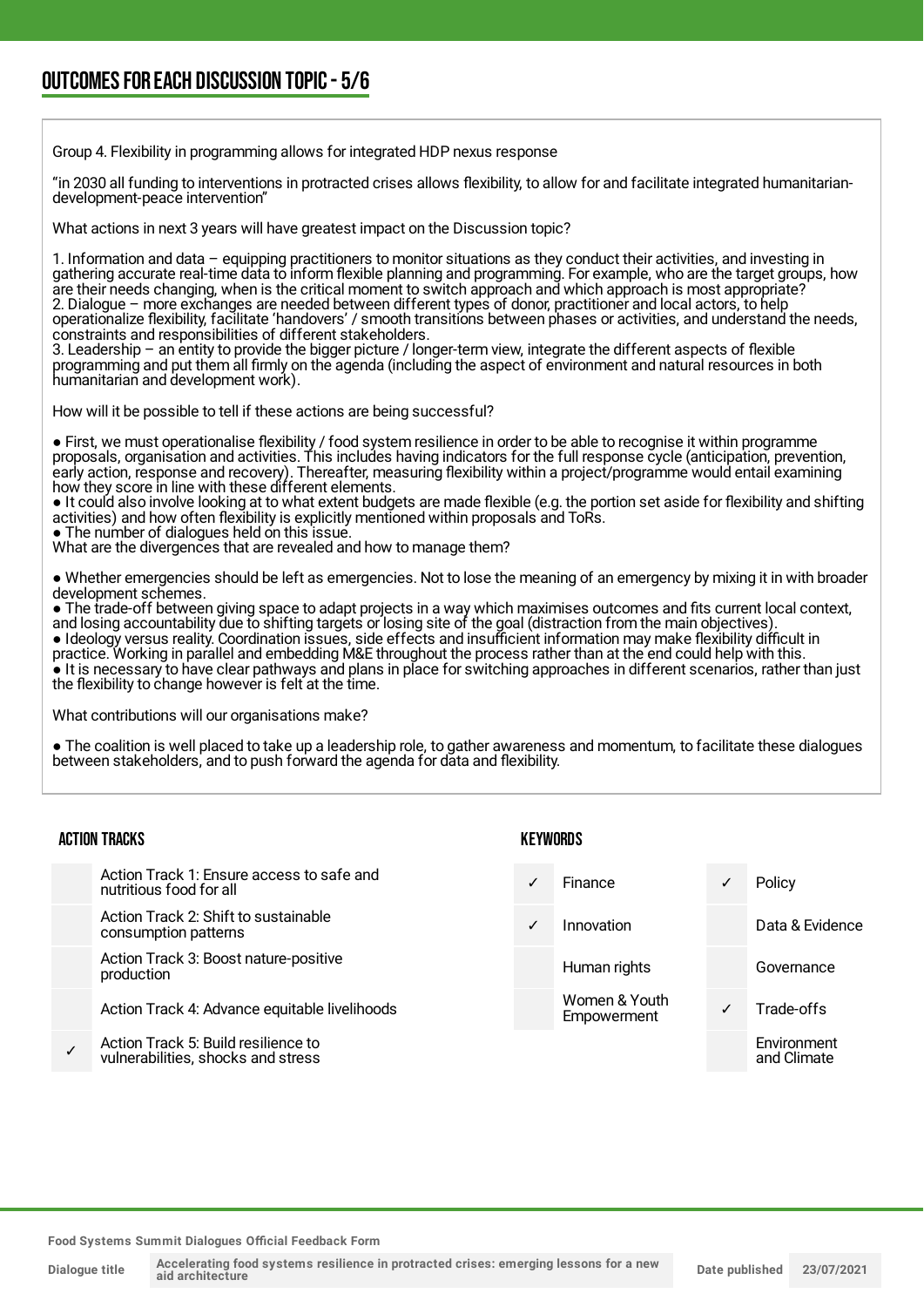Group 5. Common principles for HDP engagement in protracted crises

"in 2030 all humanitarian, development, peace organizations as well as funders intervening in protracted crises adhere to a common set of principles for engagement with food systems in protracted crises"

What actions in next 3 years will have greatest impact on the Discussion topic?

1. Transparency – If there is a real desire for cooperation through a common set of principles a lot more is possible. Actors should start by broadly sharing data they have available. For instance, share what you are planning in more detail so that coordination can take place. This should also include UN agencies.

2. Connecting to existing mechanisms and institutions - Connect to existing mechanisms for NGO coordination, like the Food Security and Livelihood Clusters, local/national universities and research institutes, to develop strong coordination and a joint approach.

3. Involving national governments - By involving national governments of countries affected by protracted crises, or religious organizations (and bond/trust between these and government) where government is absent. Governments can build coalitions like DRA, which has promoted alignment. But also in Ethiopia, the government got ten donors to work together on the Social Safety Net programme, this clear desire for external partners to work together helped alignment.

How will it be possible to tell if these actions are being successful?

● National governments take the lead and push external donors and organizations to work together.

● FSL clusters develop common principles for food systems resilience analysis, that involves local institutions ● I/NGOs share plans and approaches for development oriented work through FSL Clusters or other mechanisms are developed to do this

What are the divergences that are revealed and how to manage them?

● Though participants found it a good idea to align HDP nexus interventions through a common set of principles they noted that currently the approaches taken by organizations are quite different. For humanitarian aid the sector tries to create alignment through the Grand Bargain, but there is no such thing yet for the development sector

● Participants also questioned the ability of organizations to always be in alignment. In some areas it is possible to align and determine the response, but in other areas of crisis this is not the case due to the severity of the crisis (for instance conflict). ● Participants also mentioned that in areas affected by conflict it may be difficult to create alignment based on community preferences as there groups may be in conflict with each other.

● It may also be difficult to create alignment as long as interventions are separated by national borders. In the Horn of Africa a regional perspective is key. If you take a food systems perspective you need to take into account Ethiopia even when working in Sudan and Somalia.

● Even within the same government it can be difficult to create coherence. For instance foreign policy and military strategy of one donor government may not be aligned with humanitarian, development, peace interventions implemented by its aid arm. As long as this coherence is not addressed in case of conflicts the hard security approach undermines development efforts. ● Furthermore, it may not even be possible to reach the areas where aligned intervention is needed in case of conflict.

What contributions will our organisations make?

● Share data on programme implementation, details of planning, in coordination structures

#### ACTION TRACKS

| Action Track 1: Ensure access to safe and<br>nutritious food for all      | Finance                      |              | Policy                     |
|---------------------------------------------------------------------------|------------------------------|--------------|----------------------------|
| Action Track 2: Shift to sustainable<br>consumption patterns              | Innovation                   | $\checkmark$ | Data & Evidence            |
| Action Track 3: Boost nature-positive<br>production                       | Human rights                 | $\checkmark$ | Governance                 |
| Action Track 4: Advance equitable livelihoods                             | Women & Youth<br>Empowerment |              | Trade-offs                 |
| Action Track 5: Build resilience to<br>vulnerabilities, shocks and stress |                              |              | Environment<br>and Climate |

KEYWORDS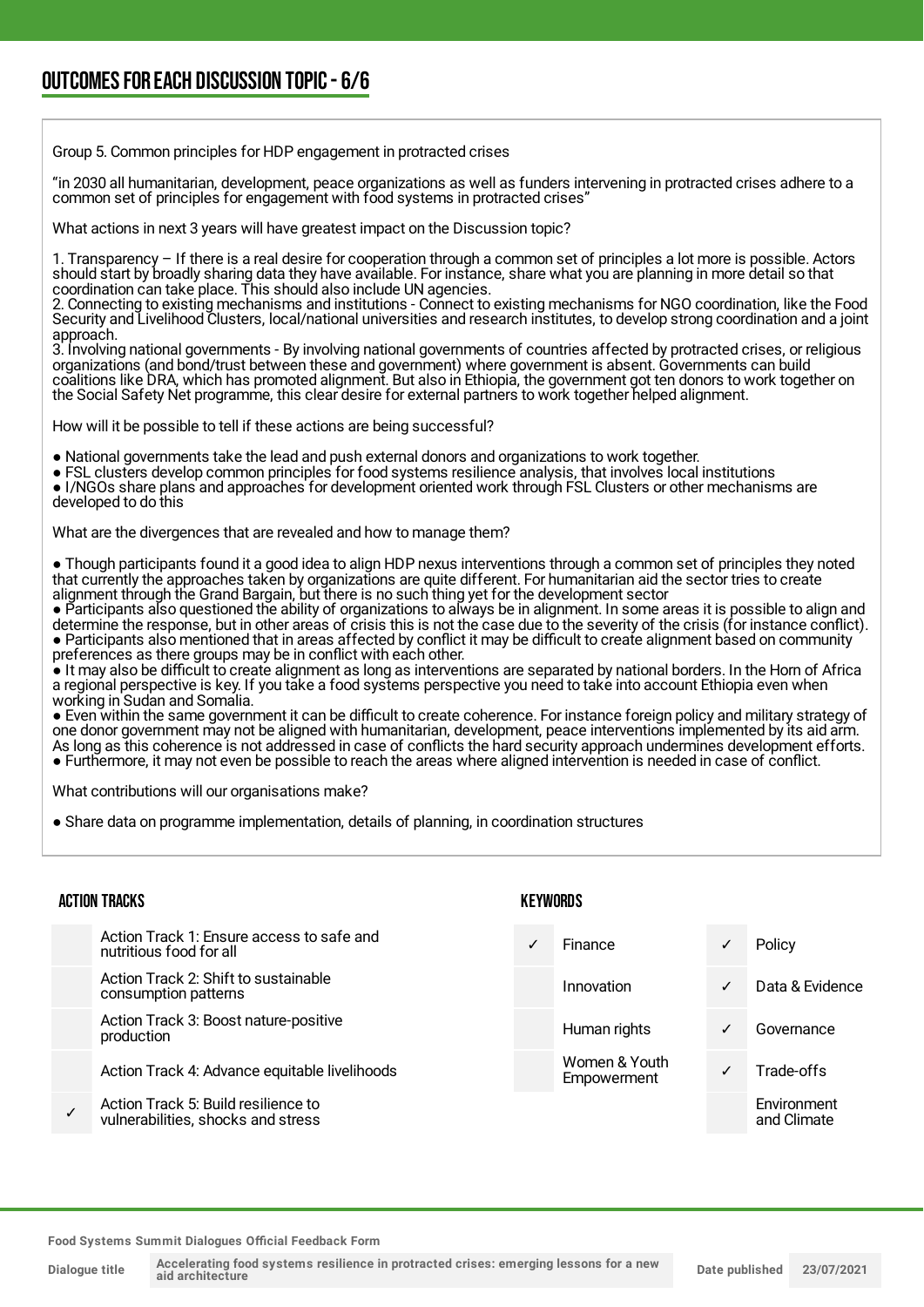### AREAS OF DIVERGENCE

A key divergence on the main topic of the meeting was about whether it was the aid architecture that needs to be adapted in protracted crises - to better facilitate food systems resilience to fight food crises - or if fundamental aspects like improved governance would count more towards that end. Food systems resilience is a relatively new approach, that builds on experience of resilience and disaster risk reducation approaches. While a (localized) food systems resilience lens inherently brings the cross-sectoral perspective needed for humanitarian-development-peace interventions, it depoliticizes the issue of crisis since external interventions have limited influence over governance conditions.

Beyond this main issue, five breakouts groups all focused on different aspects where the aid architecture could be improved to facilitate food systems resilience building. The groups discussed based on statements to which they could agree or disagree and develop a concrete action agenda. Each came up with different areas of convergence.

A first group, discussing the need for evidence-based, adaptive approaches noted that to do this right long-term, trust-based, local involvement is necessary. This is necessary for all voices to be included in the face of power structures, which cannot be just solved by spending larger amounts of money as the statement may suggest. Often learning agendas are also set by donors, while local partners should be given a chance to set the agenda. Moreover, learning based approaches are also difficult to implement if (humanitarian) access is restricted in conflict areas.

A second group discussed the need for investment in protracted crises to be guided by food systems resilience analysis, cocreated with local actors. Some participants agreed that communities are best placed to articulate their own resilience strategies, that true localization is very important, that a clear structure for the analysis should be in place and funding available. Other participants questioned whether there really is an interest locally to build resilient food systems, asking who sets this agenda? It may also be difficult for communities to fully have the system perspective for which they will need to rely partly on research organizations. This could simplify complex realities. Another risk seen was that a food systems resilience approach was not clear enough yet, which may result in repackaged old ways in new approaches. Furthermore, taking very flexible approaches may not be possible for donors to support due to restrictions they face with funding.

The third group discussed the need for pooled funding and inter-donor HDP nexus strategies through food systems resilience analysis. On the one hand participants agreed because this would help improve the enabling environment, to better meet the demand of communities - as long as such an analysis does not lead to a one-size-fits-all approach. If this is a national level analysis, how does this balance with need for detail at local level, and the need to let local actors contribute? They questioned how realistic pooled funding was. It has been tried in some countries, but there will always be individual interests and this call has been there since the Paris Agreements. Such an approach should also work with existing in country mechanisms such as the UN clusters and not create new platforms. Finally, beyond having this analysis participants wondered how it would be ensured that it was used by different stakeholders at different levels. Its complexity may be a trade-off to participation.

The fourth group focused on the need for flexibility to facilitate humanitarian-development-peace interventions. Participants agreed that it was a way to engage with a changing context to maximize outcomes in crisis areas. However they also felt that with shifting targets there would be less accountability, and that it would risk losing the meaning of emergency programming if they are mixed with longer term development programming. Moreover, coordination issues, and lack of information may make flexibility difficult to implement in practice. Therefore it may be necessary to have clear pathways and plans ready in place, to switch approaches in different scenarios to structure how flexibility is implemented.

The fifth group discussed the need for common principles between humanitarian, development and peace organizations and funders to engage food systems in protracted crises. Though alignment through common principles in the HDP nexus was supported, the group noted that currently approaches differ a lot between organizations. There is no such thing as the Grand Bargain yet for development organizations. Common principles for these different actors would also be difficult to achieve in areas facing severe crisis, like active conflict. Alignment of interventions would need to cross national borders, so a regional perspective would be key in this. Moreover, in the case of conflict there is already limited coherence even within the foreign policies of donors (for instance on hard security versus development), which further complicates this.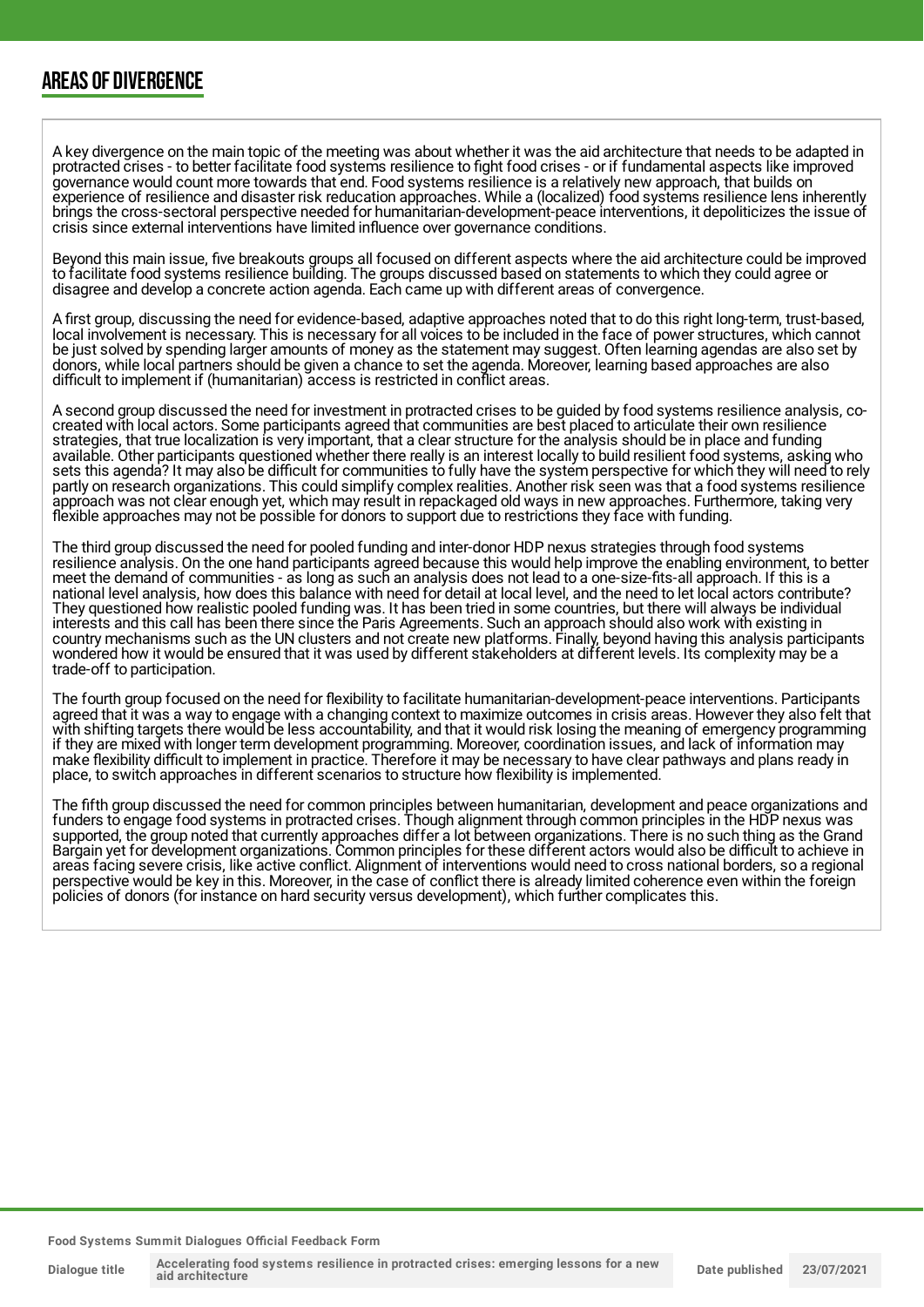#### ACTION TRACKS

✓

Action Track 1: Ensure access to safe and nutritious food for all

Action Track 2: Shift to sustainable consumption patterns

Action Track 3: Boost nature-positive production

Action Track 4: Advance equitable livelihoods

Action Track 5: Build resilience to vulnerabilities, shocks and stress

#### **KEYWORDS**

| Finance                      |              | Policy                     |
|------------------------------|--------------|----------------------------|
| Innovation                   |              | Data & Evidence            |
| Human rights                 |              | Governance                 |
| Women & Youth<br>Empowerment | $\checkmark$ | Trade-offs                 |
|                              |              | Environment<br>and Climate |